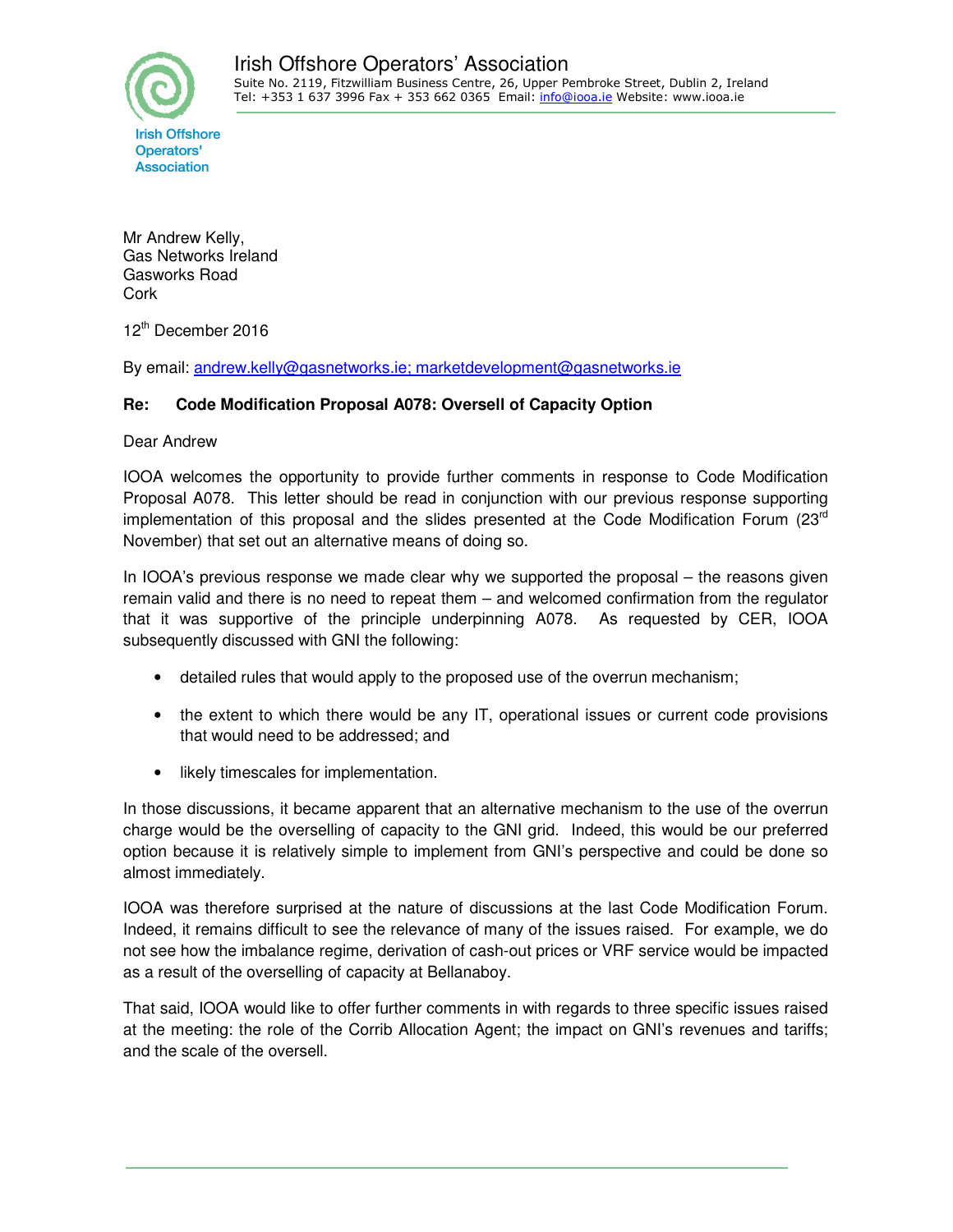

# The Corrib Allocation Agent

The role of the Agent is to allocate gas volumes between the upstream producers and their respective shipper counterparties. The important point to note is that it is the shippers who are responsible for buying entry capacity to GNI's network - the Agent has no role in purchasing or allocating entry capacity to the GNI grid.

Moreover, the Corrib Allocation Agent operates under a commercial agreement: the Bellanaboy Administration Agreement (BAA). In that regard, the arrangements mirror the approach taken currently at the Inch entry point and in other markets - as well as formerly at the Moffat entry point in helping ensure that the right parties are allocated the correct volumes of gas prior to their arranging its entry to the Grid. The Corrib Allocation Agent has also confirmed that in the event of a dispute between an upstream producer and a downstream shipper at the Bellanaboy entry point, the BAA includes a dispute resolution process for use in such circumstances.

## Impact on GNI's Revenues and Tariffs

The overselling of capacity may result in revenue over-recovery of the GNI portion of the Bellanaboy entry tariff. If so, it would be redistributed through the K-factor methodology that GNI applies to the tariff setting process:

a) Any over-recovery in Gas Year 1 of the GNI portion of the Bellanaboy entry tariff would be returned to all shippers through the K-factor adjustment in Gas Year 3. A common k-factor applies to all entry points so all entry point tariffs in Gas Year 3 would reduce as a result of the over-recovery at Bellanaboy.

The important point is that since the k-factor adjustment would be smeared across all entry points, the relative tariff differential between them will remain unchanged.

It is also useful to make the point that the impact of revenue under or over recovery has been managed at other entry points, particularly Moffat, over recent years. For example, in 2014/15 there was a €15.1 million over-recovery, which is being redistributed via tariffs for 2016/17 & 2017/18. The common k-factor applying to all entry points reduces the tariff instability effect.

## Impact on Corrib Partner's Linkline Revenues and Tariffs

The overselling of capacity in any year may result in revenue over-recovery on the Corrib Linkline in that year. However, this over-recovery will have no impact on the future Corrib Linkline element of the Bellanaboy entry tariff as this will not vary over time as determined in CER decision CER/15/141.

## How much to oversell?

IOOA would reiterate its view that the oversell should involve selling double the current physical limit of 103.87GWh/d (**note: physical gas flows would not exceed this level**). Such an